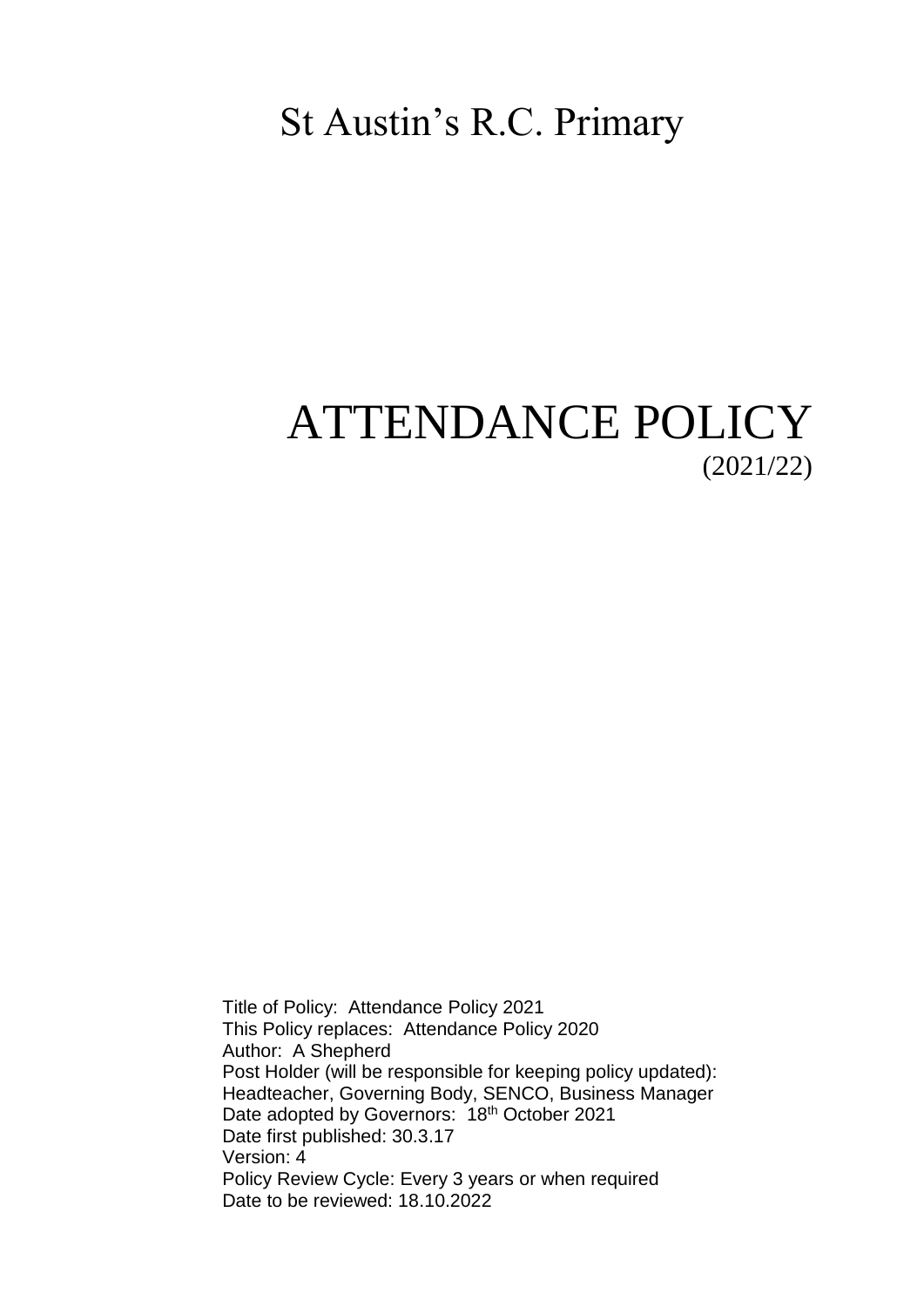# **St Austin's R.C. Primary**

# **Attendance Policy 2021/22**

### **Introduction:**

We aim for an environment which enables and encourages all members of the community to reach out for excellence. For our children to gain the greatest benefit from their education it is vital that they attend regularly. Your child should be at school, on time, every day the school is open unless the reason for the absence is unavoidable.

It is very important therefore that you make sure that your child attends regularly and this Policy sets out how together we will achieve this.

### **Why Regular Attendance is so important:**

**Learning:** Any absence affects the pattern of a child's schooling and regular absence will seriously affect their learning. Any pupil's absence disrupts teaching routines so may affect the learning of others in the same class.

Ensuring your child's regular attendance at school is your legal responsibility and permitting absence from school without a good reason creates an offence in law and may result in prosecution.

**Safeguarding:** Your child may be at risk of harm if they do not attend school regularly. Safeguarding the interests of each child is everyone's responsibility and within the context of this school, promoting the welfare and life opportunities for your child encompasses:-

Attendance Behaviour Management Health and Safety Access to the Curriculum Anti- bullying

Failing to attend this school on a regular basis will be considered as a safeguarding matter.

### **Promoting Regular Attendance:**

Helping to create a pattern of regular attendance is everybody's responsibility - parents, pupils and all members of school staff. Regular attendance in line with St Helens Council policy and procedure is 96%.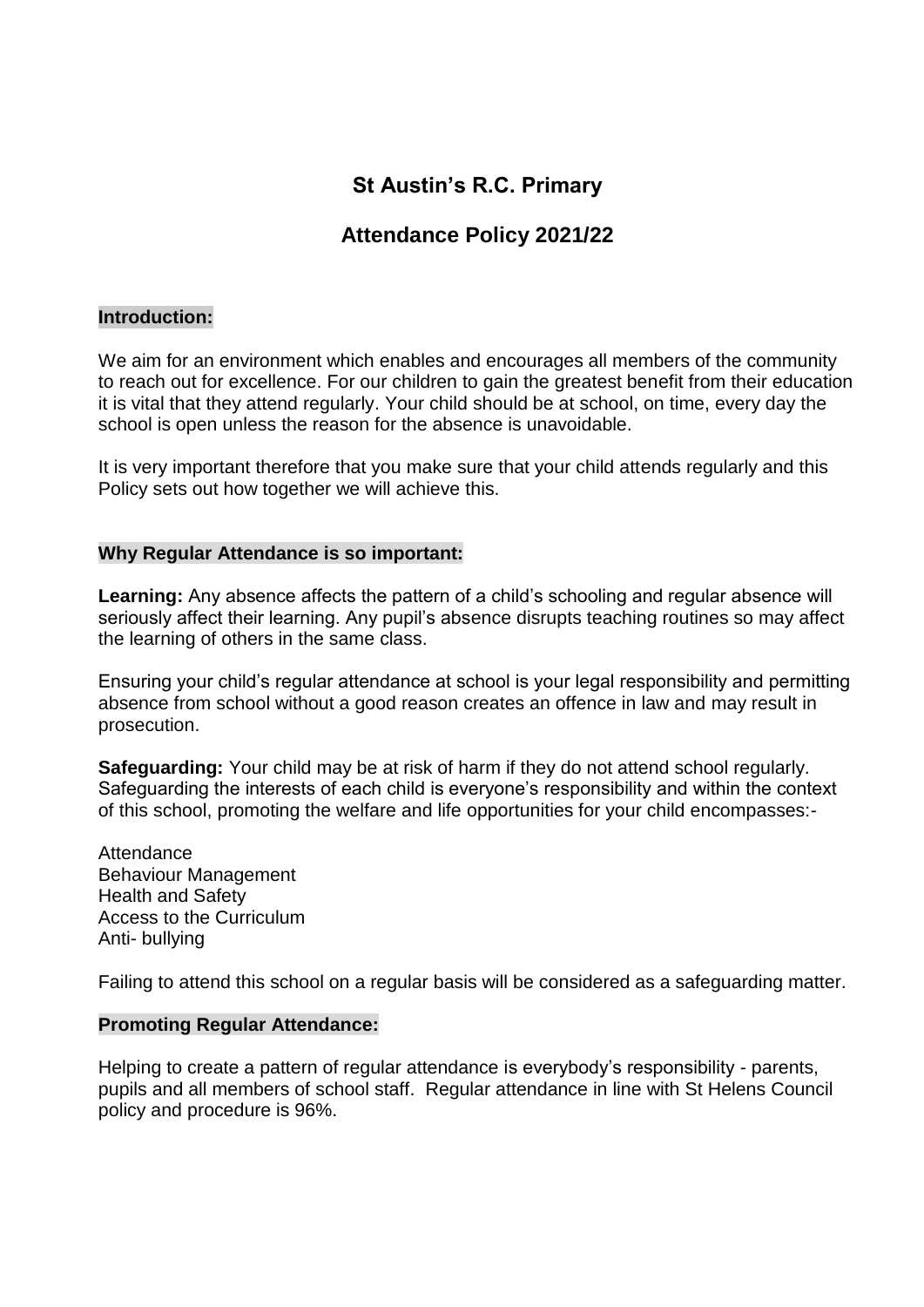# **To help us all to focus on this we will:**

- Give you details on attendance in our regular Home School Bulletin
- Report to you of how your child is performing in school including their attendance report
- Celebrate good attendance by displaying individual and class achievements
- Reward good or improving attendance through class competitions, certificates and rewards
- Run promotional events when parents, pupils and staff can work together on raising attendance levels across the school

# **The Law relating to attendance**

# **This policy is written in conjunction with the:**

*School Attendance Guidance for Schools – 25.11.13 and updates contained therein including all requirements contained therein including Addendum: recording attendance in relation to Covid-19 during academic year 2021/22.*

Section 7 of the Education Act 1996 states that '*the parent of every child of compulsory school age shall cause him / her to receive efficient full time education suitable:- (a) to age, ability and aptitude and (b) to any special educational needs he/ she may have Either by regular attendance at school or otherwise'*

### **The Law relating to safeguarding**

Section 175 of the Education Act 2002 places a duty on local authorities and governing bodies to have regard to guidance issued by the Secretary of State with regard to safeguarding and promoting the welfare of children and students under the age of 18.

### **Understanding types of absence:**

Every half-day absence from school has to be classified by the school (not by the parents), as either AUTHORISED or UNAUTHORISED. This is why information about the cause of any absence is always required, preferably in writing.

Authorised absences are mornings or afternoons away from school for a good reason like illness, medical/dental appointments which unavoidably fall in school time, emergencies or other unavoidable cause.

Unauthorised absences are those which the school does not consider reasonable and for which no 'leave' has been given. This includes:

- Parents/carers keeping children off school unnecessarily
- absences which have never been properly explained
- shopping or birthdays
- day trips and holidays in term time which have not been agreed.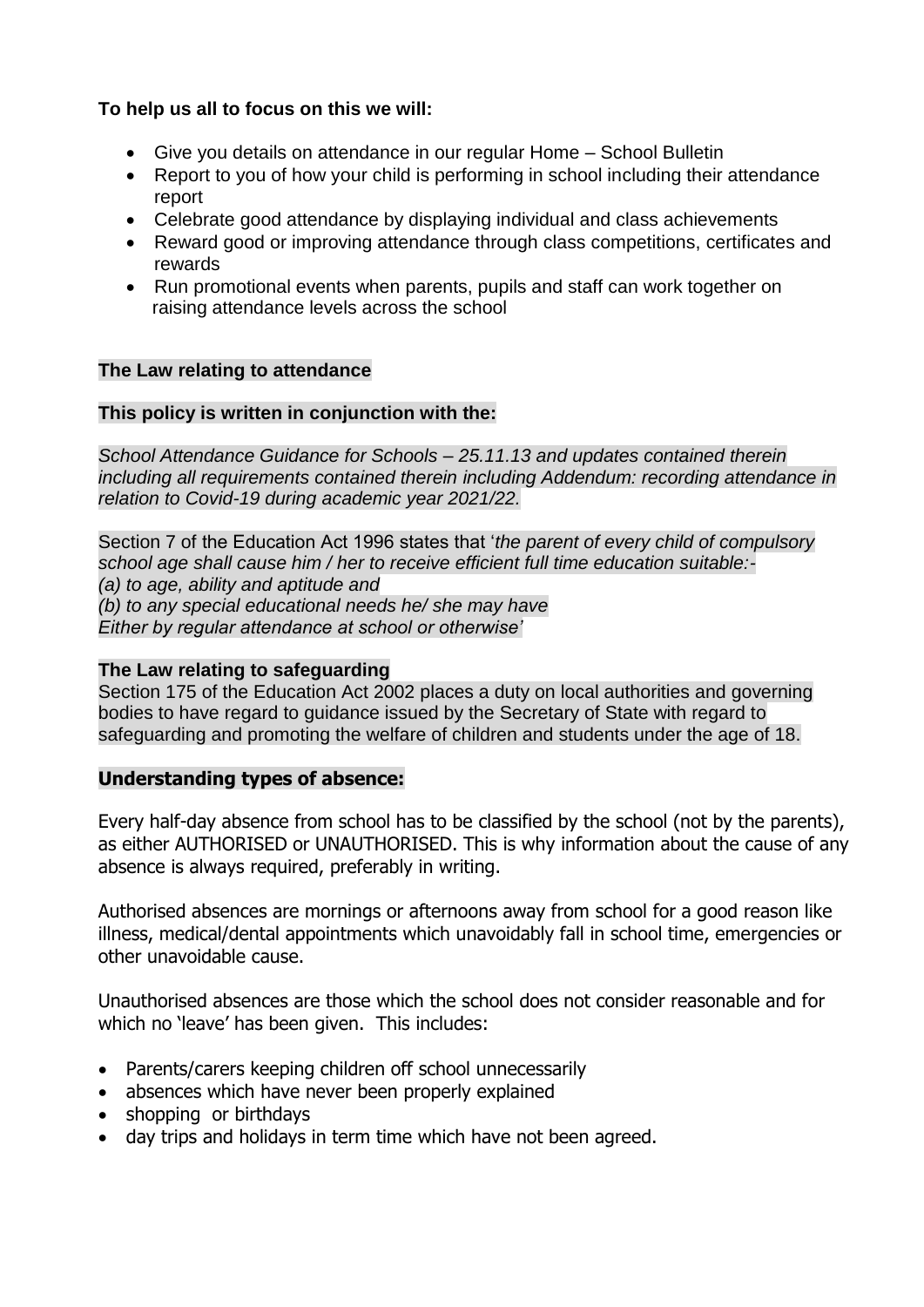Whilst any child may be off school because they are ill, sometimes they can be reluctant to attend school. Any problems with regular attendance are best sorted out between the school, the parents and the child. If your child is reluctant to attend, it is never better to cover up their absence or to give in to pressure to excuse them from attending. This gives the impression that attendance does not matter and usually make things worse.

# **Persistent Absenteeism (PA):**

A pupil becomes a 'persistent absentee' when they miss 10% or more schooling across the school year for whatever reason. Absence at this level is doing considerable damage to any child's educational prospects and we need parents' fullest support and co-operation to tackle this.

We monitor all absence thoroughly. Any case that is seen to have reached the PA mark or is at risk of moving towards that mark is given priority and you will be informed of this immediately.

PA pupils are tracked and monitored carefully through our pastoral system and we also combine this with academic mentoring where absence affects attainment. All our PA pupils and their parents are subject to an Action Plan.

# **Penalty Notices**

With effect from 13<sup>th</sup> November 2017 the school Governors have agreed to issue Penalty Notices in line with St Helens Policies and Procedures. With this in mind with effect from 1<sup>st</sup> January 2018 all unauthorised holidays maybe subject to Penalty Notice or legal proceedings.

The school have adopted the use of Penalty Notices in line with The Education (Penalty Notices) (England) (Amendment) Regulations 2013, regarding the issuing of Penalty Notices for unauthorised absence from school.

# **Absence Procedures:**

# **If your child is absent you must:**

- Contact us as before 9.30am on the first day of absence;
- Send a note in on the first day they return with an explanation of the absence  $-$  you must do this even if you have already telephoned us;
- If we do not receive an explanation for the reason for absence within 2 weeks we will your child will receive an unauthorised mark for the session.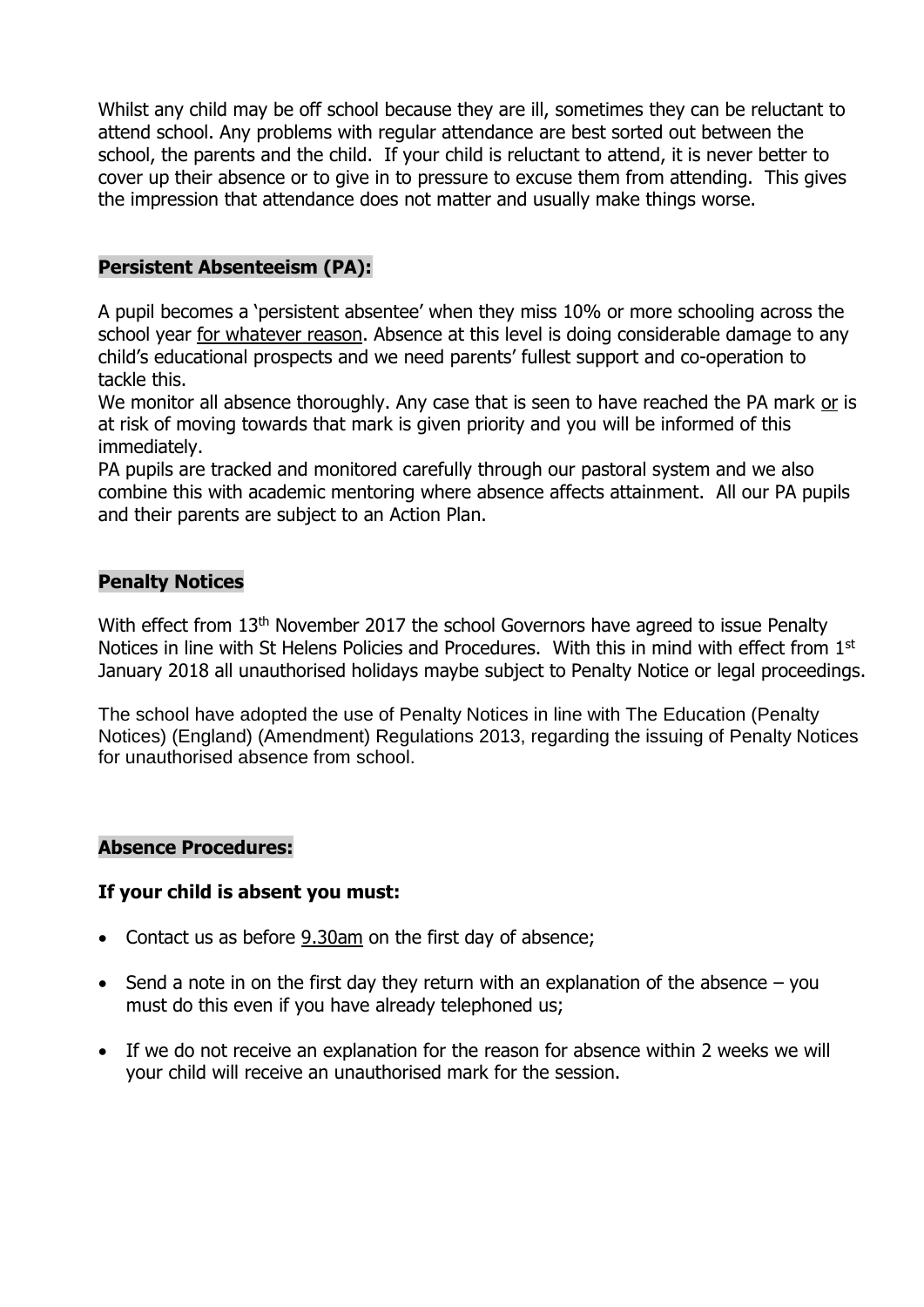# **If your child is absent we will:**

- Telephone, text you or e-mail you on the first day of absence if we have not heard from you;
- Invite you in to discuss the situation with our Attendance Officer or Headteacher if absences persist;
- Refer you to the Educational Welfare Service if absence persists.

### **Telephone numbers:**

There are times when we need to contact parents about lots of things, including absence, so we need to have your contact numbers at all times. Please also advise the school office if you change your address. There will be regular checks on telephone numbers throughout the year.

# **Lateness:**

Poor punctuality is not acceptable. If your child misses the start of the day they can miss work and do not spend time with their class teacher getting vital information and news for the day. Late arriving pupils also disrupt lessons, can be embarrassing for the child and can also encourage absence.

### **How we manage lateness:**

The school day starts at \***8.55am for KS2 and \*9am for Foundation and KS1 pupils** and we expect your child to be in class at that time. If a pupil arrives after this time but before registers close they will receive a late mark.

At **9.30am** the registers will be closed. If your child arrives after 9.30am and does not have a medical appointment your child will be given an unauthorised mark for this session. In accordance with the Regulations, if your child arrives after that time they will receive a mark that shows them to be on site, but this will **not** count as a present mark and it will mean they have an unauthorised absence.

If your child has a persistent late record you will be asked to meet with the Headteacher or Attendance Officer to resolve the problem, but you can approach us at any time if you are having problems getting your child to school on time.